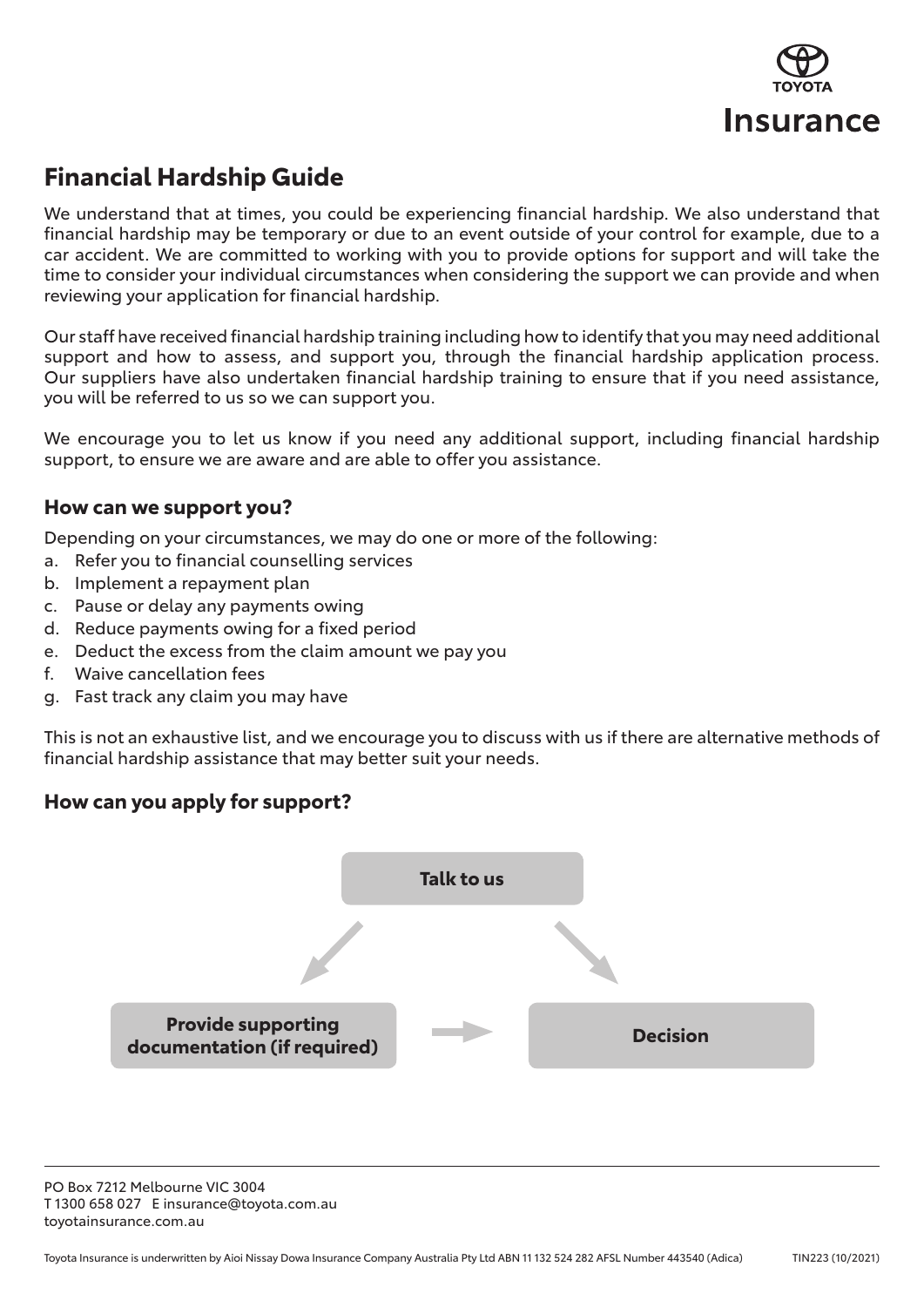#### **1. Talk to us**

Please contact us on **1300 658 027**. We will ask you some basic questions about your circumstances and discuss some options that are available to you. Depending on your circumstances, we may need more detailed information from you regarding your financial position e.g. income and expenses. This will give us information to establish what support we may be able to provide.

If you feel more comfortable, you can submit your Financial Hardship Application Form via email to: **claims@adica.com.au** or mail to **PO Box 7212, Melbourne VIC 3004**.

The Financial Hardship Application form is attached to this Financial Hardship Guide.

#### **2. Send supporting documentation (if required)**

Depending on the amount owing and taking into account your specific circumstances, we may need to obtain supporting documentation to support your financial hardship application.

We will only ask for specific information that we need to assess your financial hardship application. We will do our best to ask for this information as soon as possible – usually we will know within your first phone call if we will need additional information.

#### **3. Decision**

In most circumstances we will be able to make a decision as to whether we are able to accept your request for financial hardship immediately.

Where we require supporting documentation, we will make a decision once we have received all relevant information. If we do not receive the supporting documentation, we will make a decision based on the information we have.

We will comply with any timeframes contained within the General Insurance Code of Practice and we will always confirm our decision in writing.

#### **Outsourced recovery**

In some circumstances, we will utilise the expertise of a recovery agent to recover monies on our behalf – particularly for third parties where we are holding you at fault for an incident with one of our insured customers. We choose these recovery agents based on their knowledge and skill to recover funds and the additional resources they can dedicate to assisting you.

All our recovery agents have received training on financial hardship; if your account has been outsourced to a recovery agent they will take your initial financial hardship application, give you information about our financial hardship process in writing and will notify us of your financial hardship.

Rest assured as soon as we, or our recovery agent, become aware of your financial hardship, they will place all recovery on hold and work with you, to find a solution that works for you.

### **Additional Resources**

If you need any additional support, these resources may be useful for you:

National Debt Helpline: **www.ndh.org.au** or **1800 007 007**

Money Smart: **www.moneysmart.gov.au**

Toyota Insurance Complaints Guide and Family and Domestic Violence Policy: **www.toyota.com.au/car-insurance/comprehensive-car-insurance**